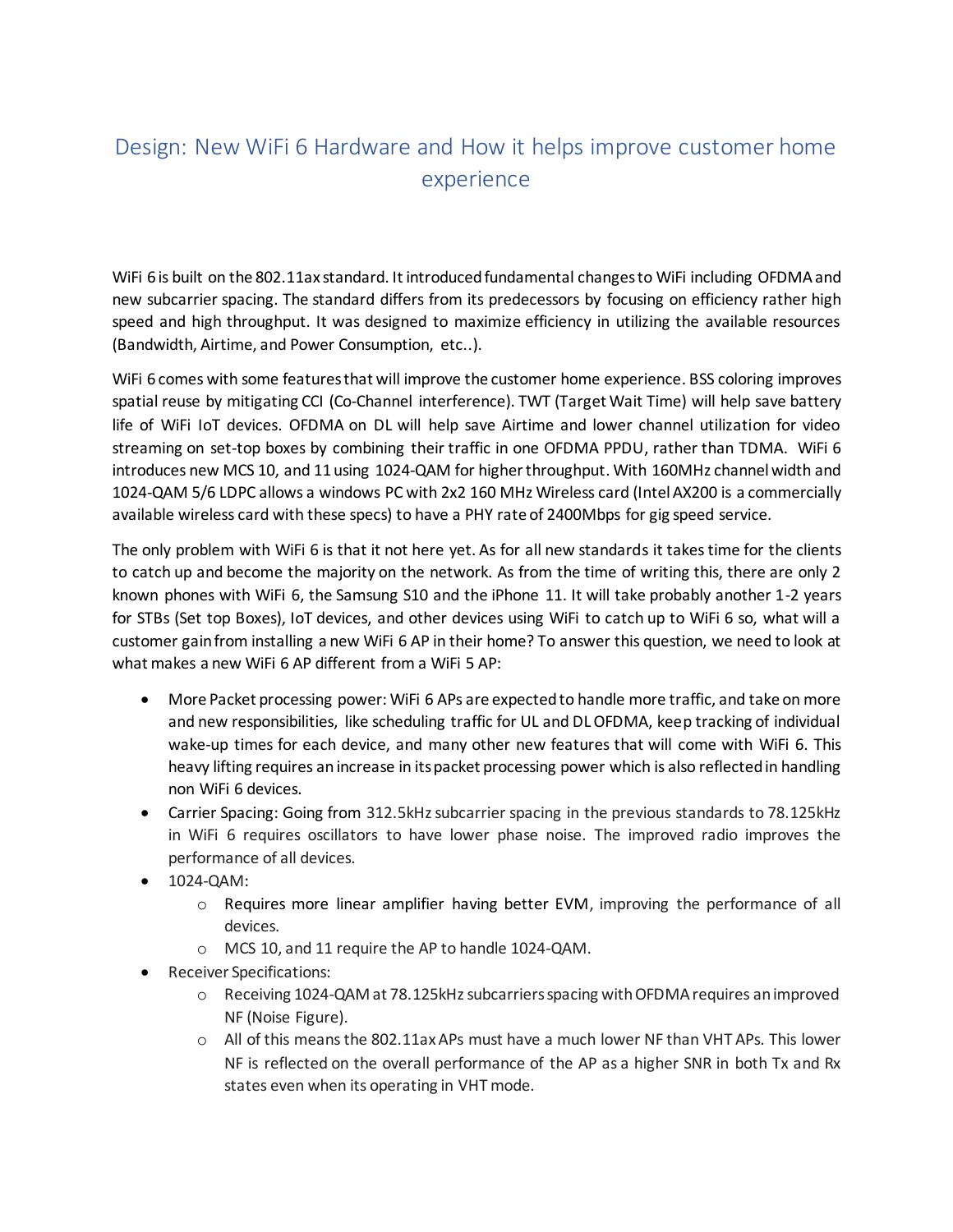To verify these gains an active site survey with iperf was conducted. Both APs used have chipsets from the same vendor except one has an 802.11ax chipset and the other has an 802.11ac chipset. Both APs were set to channel 100 and BW 80MHz in a radio silence environment. The same client was used to conduct the survey for both APs. The client was a 2014 MacBook pro with 3x3 and BW 80MHz.



Figure 1: Shows throughput numbers for a VHT AP DL TCP iperf